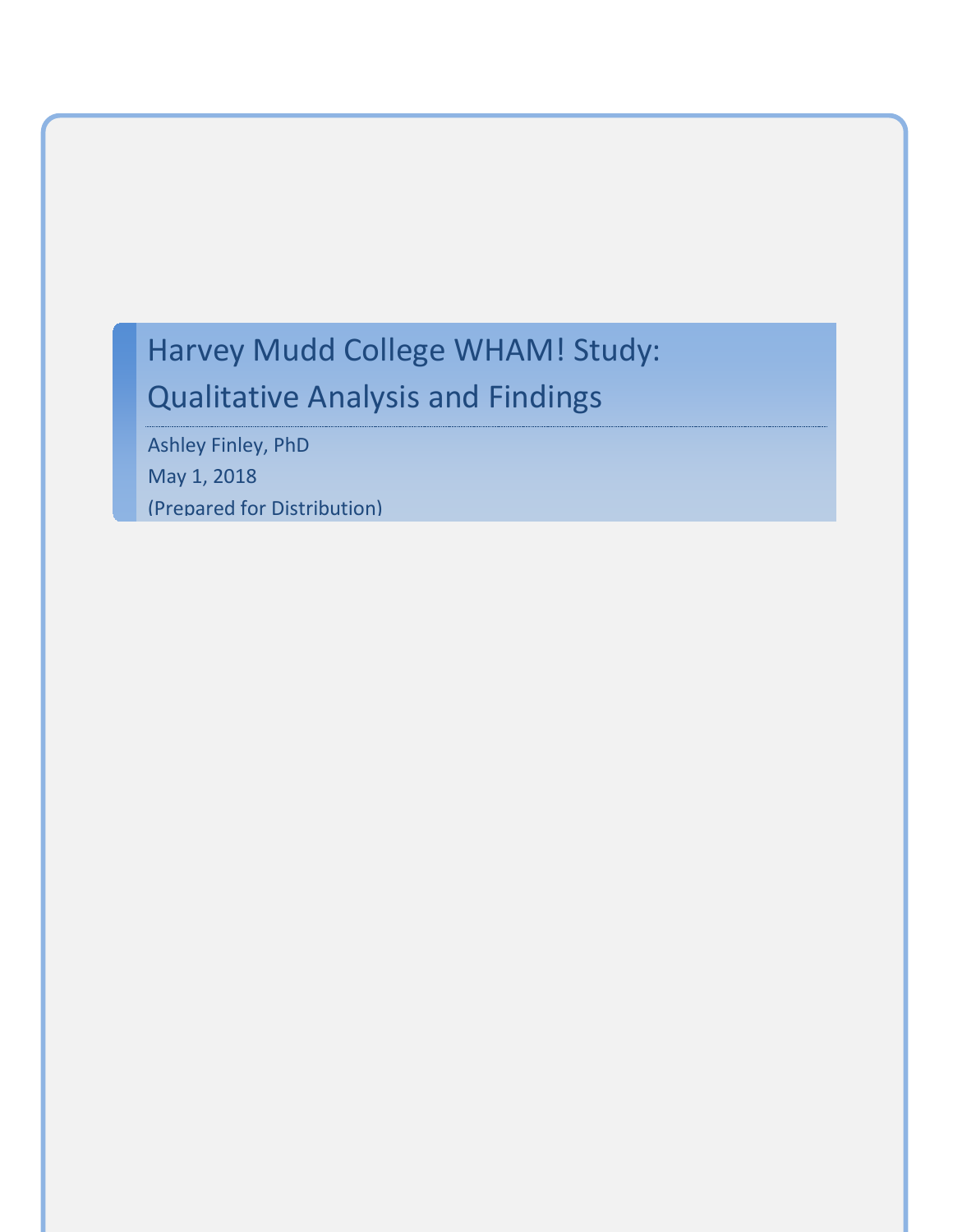## Introduction

The following report was developed based on a review and analysis of open-ended comments from students' weekly reporting as part of the [WHAM study.](https://www.hmc.edu/wham/) Nearly twelve hundred student entries were reviewed and coded as part of the thirteen-week study. The report provides a summary analysis across major areas of well-being as related to students' reported workload and their work/life balance. Recommendations for communication of findings and considerations for next steps are offered at the conclusion of the report.

#### **Methodology**

Students' open-ended comments in the WHAM weekly survey were reviewed and coded by thematic categories. Three broad categories of student negative well-being – negative mental well-being, physical well-being, and social well-being – were identified prior to coding student entries. During the coding process additional categories emerged for sorting student comments. These post-hoc categories were included to capture emerging themes across entries. These categories were: feelings of the workload being acceptable, indications of tradeoffs made to accommodate the workload, mentions of having fun or positive emotions toward school or life, indications of longing (wishing they could be doing something else), and references to coping mechanisms. An initial coding process was conducted in order to sort student comments and identify key words and sub-themes in each area. A second coding process served to refine categories and to check for consistency across coding decisions. Ultimately, the number of codes under each category were tallied and aggregated across study weeks. Entries only received one tally per category, even if multiple instances of a particular category were observed in a single entry. For example if a student indicated feelings of stress multiple times in the same entry, that entry still received only one tally under "mental well-being." If the same entry also indicated negative physical health (e.g., feeling tired), the entry also received a tally under "physical well-being." The number of entries per week is shown in Graph 1 (see Appendix).

#### **Findings**

#### Mental Well-Being

As shown in Graph 1 (see Appendix), students most often reported issues related to negative mental well-being across the 13 weeks of the study. On average, over a third of the entries (35.6%) in any given week indicated negative mental well-being. If the weeks following fall break (week 6) and Thanksgiving break (week 11) are omitted, the percent rises to nearly 40%. Comments coded in this category could be viewed on a continuum from references to feeling the workload was too high to indications of severe mental health issues.

Student comments at the "feeling the workload" end of the continuum used words such as "stressed," "killer," "overwhelming"/"overwhelmed," "frustrated," and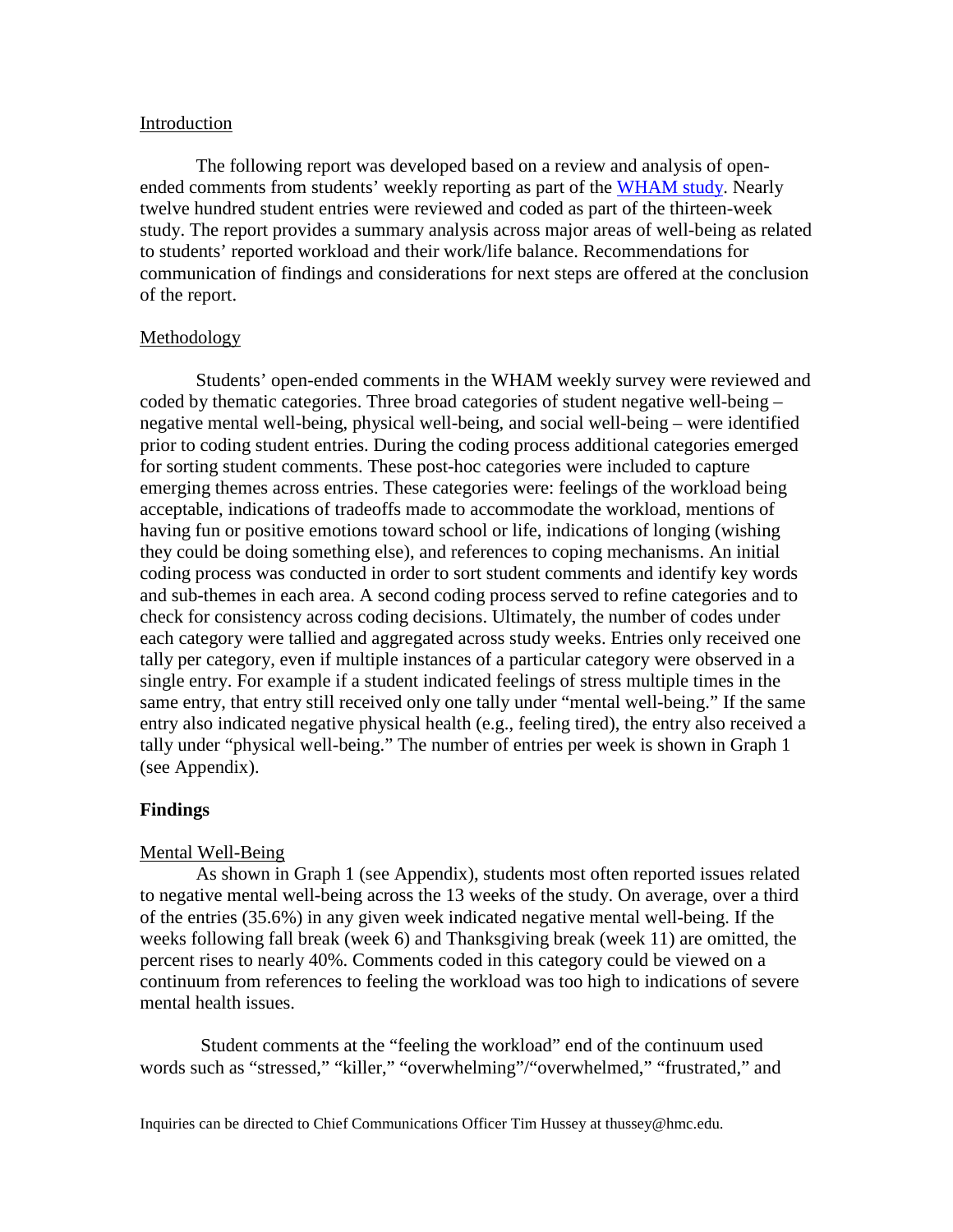having "no time." References to these kinds of workload pressures often cited the burdens of a particular class that pushed schedules beyond what students found manageable. Math classes, particularly Math60, were regularly singled out in students' entries as creating high levels of stress. "Writ1" was also identified, though to a slightly lesser degree than math. A number of comments also suggested that students felt the workload might be okay for classes individually but the cumulative effects were overwhelming. Students also indicated frustration with spending a lot of time outside of class figuring out material, which cut into the amount of time they had to actually complete assignments.

Student comments coded in this category also related to expressions of frustration due to workload interfering with out of class activities or responsibilities. These ranged from situational frustrations such as not being able to attend the Career Fair (there were many comments in week 5) or a particular event to feeling that the inability to pursue interests or deal with life outside of school work was pervasive.

Comments flagged as "serious" referenced seeking or receiving psychological treatment, the desire for or fear of self-injurious behavior, or fear for the mental health of peers.

Student comments coded for negative mental well-being were also punctuated by feelings of guilt for making choices that delayed or put off coursework. Guilt also resulted from feelings of not trying hard enough to succeed or keep up or from underperforming.

Over the course of the study, there were students who expressed feelings that the workload was normal or acceptable, but in general these references occurred far less often than comments pertaining to being stressed, overwhelmed, or anxious about schoolwork. Occasionally, students who reported acceptable levels of work or notable levels of stasis in their lives appeared almost shocked at feeling okay. These comments were coded differently, as noted in the methodology section

#### Physical Well-Being

Comments related to students' (negative) physical well-being were found in 17.2% of entries during the study. The highest number of entries coded for physical wellbeing were recorded in week 3 (31.1%) and the lowest in weeks 10 and 11, 7.7% and 5.7%, respectively. Notably, these weeks were the lead up to and included Thanksgiving break. The third lowest week for entries related to physical well-being was week 6 (fall break). If the three lowest weeks are omitted, the percent of entries related to negative expressions of physical well-being rises to 20.2%.

Expressions of concern for physical well-being were overwhelmingly related to sleep deprivation (e.g., feeling tired, exhausted/exhaustion, not sleeping enough) and illness (e.g., feeling sick, reporting having been sick, lack of energy). Feelings of anxiety or stress, coded under "mental well-being," were often paired with codes for "physical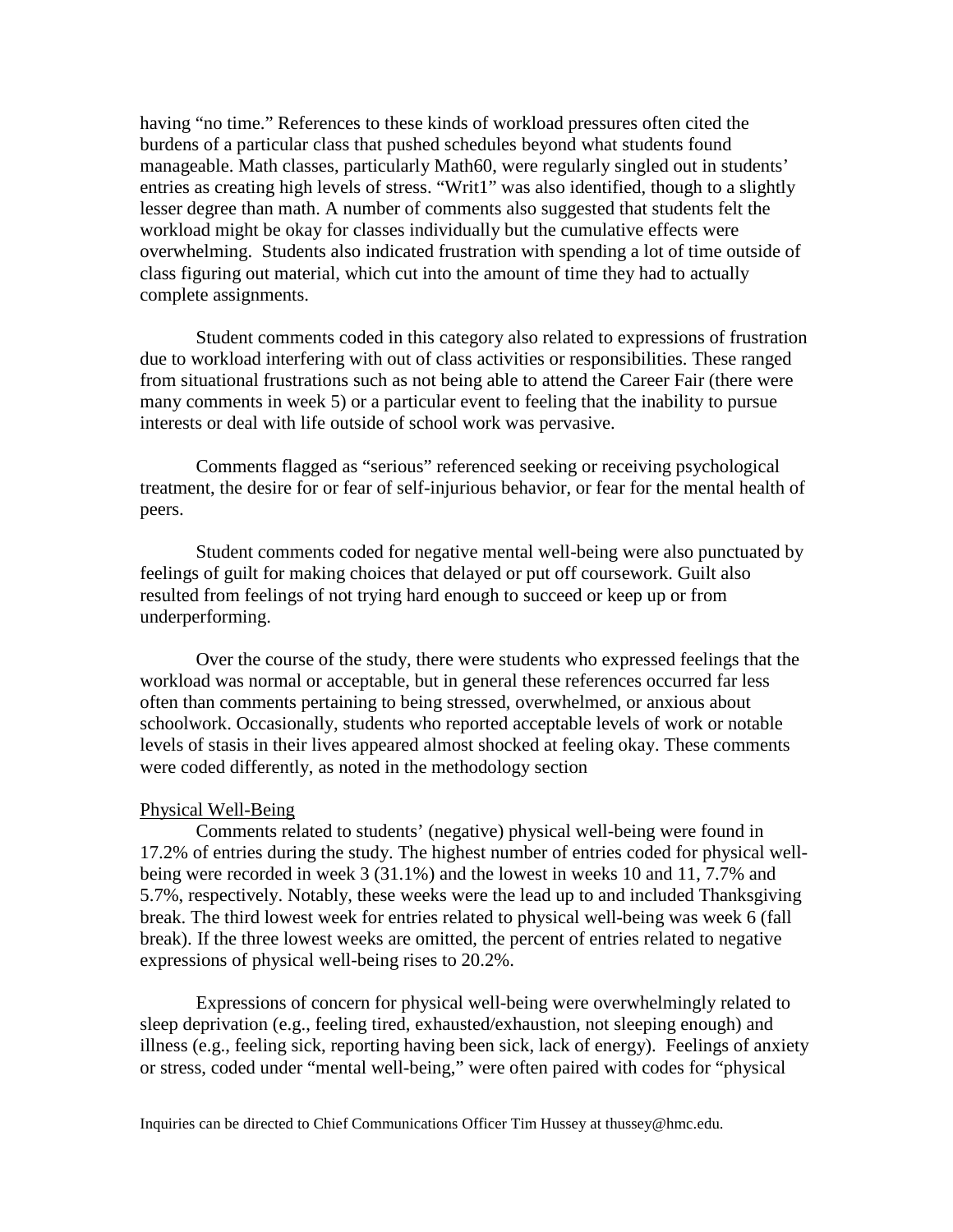well-being." An example of this pairing might be something like, "While I managed to get work done this week and despite getting sleep and food, I feel tired and unaccomplished. I feel as though I'm treading water and just about to sink."

To a lesser degree, comments on physical well-being also referred to a desire for better diet and exercise. Occasionally, students noted reflections on their lack of self-care.

It is worth highlighting that students often equate illness with being consequential; if a student becomes sick they see illness as directly impacting their ability to keep up with schoolwork. Some entries suggest a fear of becoming sick and a need to press through illness to get back to work as quickly as possible.

# Social Well-Being

Social well-being is often viewed in terms of students having a sense of belonging, feeling accepted, and being a part of a community. Following the coding protocol, it was striking how largely absent comments related to social well-being were from students' entries. At most, comments related to negative social well-being were just over 10% of the total entries in a given week (e.g., Week 4). Overall, entries related to social well-being comprised just over  $4\%$  of all entries across the study.<sup>[1](#page-3-0)</sup> Perhaps, because Mudd attracts students in a limited number of fields, its students have a sense of belonging and shared passion from the moment of matriculation. Indeed, Mudd students are their own affinity group. This is a great strength of the College. Comments pertaining to social well-being primarily focused on having a lack of time to socialize and be with friends due to the high workload or due to commitments outside of class.

The other common trend among student entries related to negative social wellbeing was a feeling of a lack of support from professors or from the institution as a whole.

Though some student entries over the course of the study did note feelings of being unsupported, this sentiment was also countered by a number of comments that explicitly acknowledged the support of specific faculty members or tutors. Although not graphed, these comments were coded as indications of students noting positive feelings and emotions related to workload, their life, or their college experience overall. The frequency of these codes spiked dramatically during the weeks around semester breaks (i.e., fall break and Thanksgiving break), rising to nearly 25% of all entries during these two weeks. On average, the number of entries coded for positive comments were 9.8% of all entries across the study. Perhaps the only discernable trend among these comments was the implicit surprise or novelty evident in comments when students reported being on track, having fun, or pursuing outside interests.

#### Consequences and Coping Mechanisms

<span id="page-3-0"></span><sup>&</sup>lt;sup>1</sup> This percent goes up modestly to 5.7% when weeks around breaks are omitted from calculations (i.e. Weeks 6, 7, and 11).

Inquiries can be directed to Chief Communications Officer Tim Hussey at thussey@hmc.edu.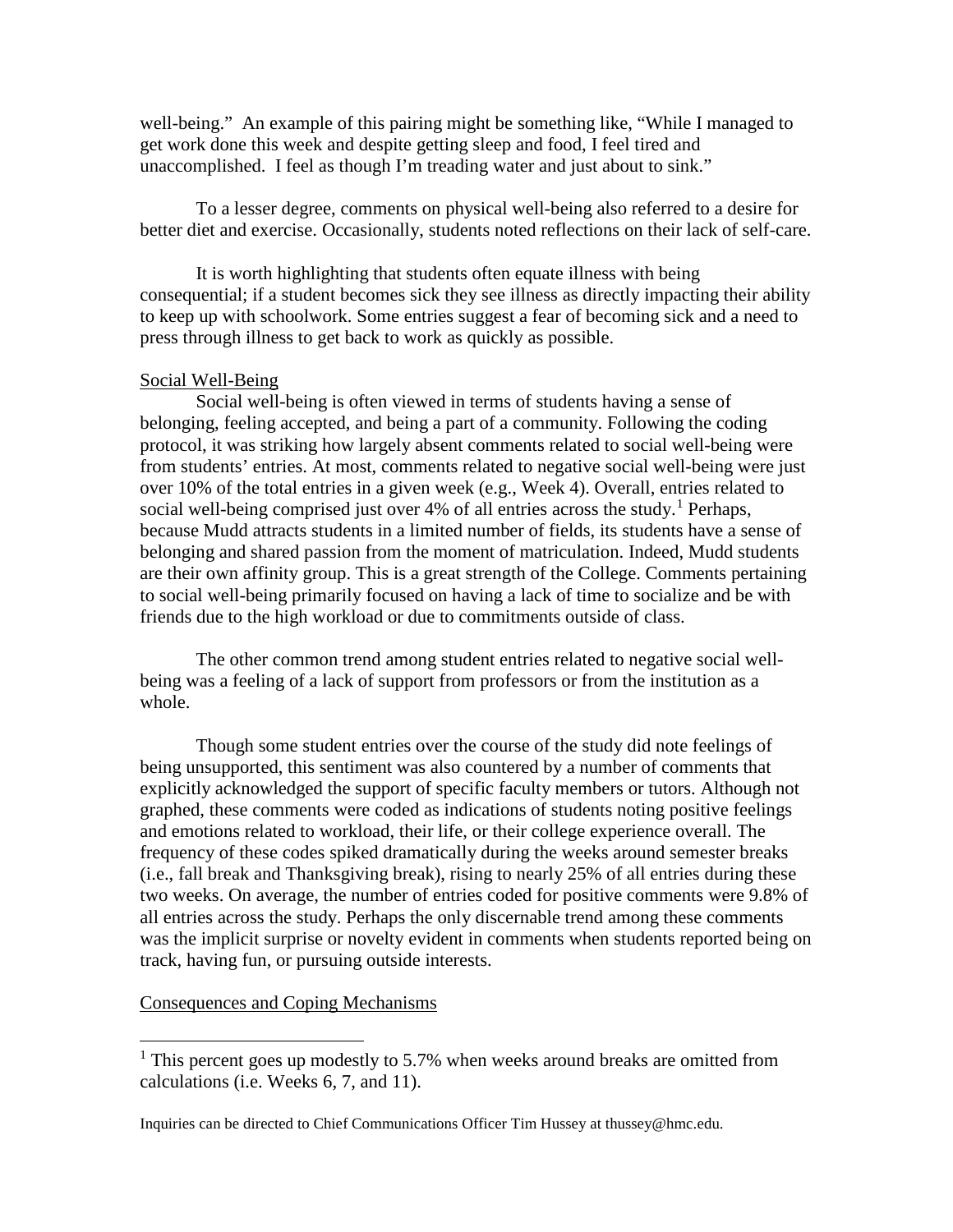In addition to entries related to mental, physical, and social well-being, two other significant coding categories emerged from the analysis. The first pertained to entries in which students referenced consequences or trade-offs related to workload issues. The implicit message was that students saw grappling with their workload as a kind of zero sum game in which making a choice to do one thing meant spending less time on something else. In a number of cases the trade-off was a hobby, an activity, or actions associated with future hopes for post-graduate education or employment.

Students also commented with some consistency on ways in which they were coping with their stress, workloads, and ability to manage competing responsibilities inside and outside the classroom. The two most frequent coping mechanisms reported by students were tight control over scheduling and dropping a class or seeking an extension. A number of students expressed a desire to upload their schedule as part of the study to provide evidence of how busy they were and how accountable they were for their time. Accordingly, students also reported tweaking their time management systems with new planners or new approaches to managing their schedules. For example, one student reported utilizing a "time tracking app" to help check the accuracy of perceived time spent on activities. In a number of instances students reported dropping a class (or an assignment) to deal with pressures.

Coping mechanisms often involved the very trade-offs reported above; students would opt to do something to make themselves feel better, knowing they would pay or already had paid a price for falling behind.

#### Caveats and Limitations

The findings reported above are not intended to reflect a scientific study that would enable generalization to all Mudd students. The coding scheme employed would certainly benefit from refinement and inter-rater reliability across multiple coders. Rather, the results summarized are intended to capture the broad, thematic areas of focus across the sample of students who elected to provide their self-reported experiences and feelings. The coding of student entries intentionally took a conservative approach to the application of codes. For example, codes for mental health were not given to comments related to feeling "busy" or even "very busy," but they were assigned when students reported being "overwhelmed" and "stressed." Notably, attrition in students' entries dropped steadily over the course of the study with the exception of weeks 6 and 7 (fall break) and weeks 11-12 (at the end of the semester). This is not an uncommon phenomenon in longitudinal survey research. The matter of attrition raises questions about who, over time, opted out of the study. In this case, it is possible that students who were the busiest and most stressed opted out of the study. Nearly every week at least one student commented that they, ironically, did not have time to comment. It is also plausible that those students who were the most adept at managing the workload or saw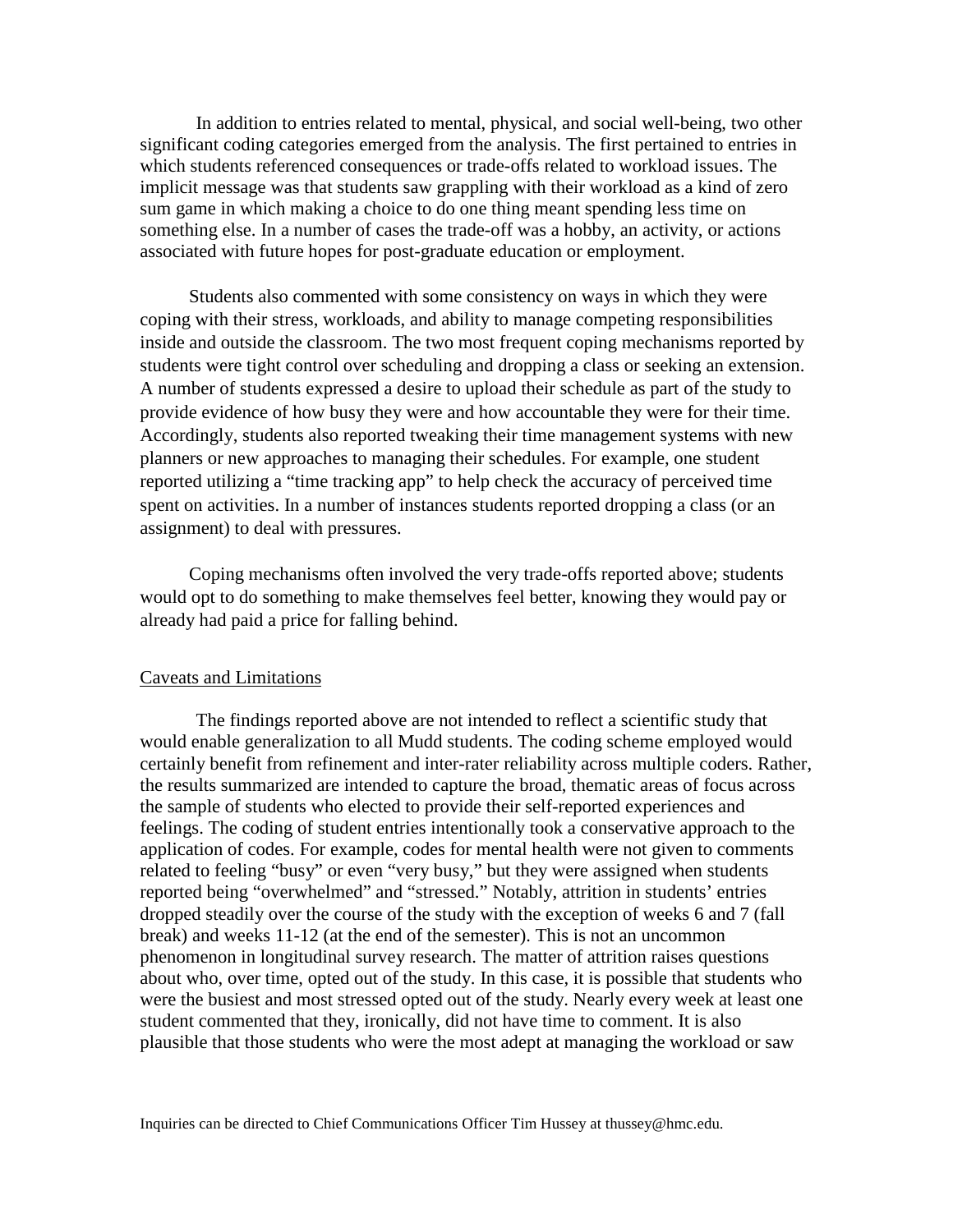the workload as reasonable either did not provide comments or stopped commenting during the study.

Nevertheless, nearly 1200 student entries were recorded for this study, a robust sample if using the number of entries as the unit of analysis, rather than individual students. Additionally, the first five weeks of the study had entries from over 100 students, on average. Again, though not a random sample, the weekly sample sizes at the student level, particularly at the beginning of the study, were significant. The volume of entries over multiple weeks did provide for discernable patterns to emerge across thematic areas, as reported in the findings. Rather than serving as a basis for definitive conclusions about student well-being at Mudd, this study might serve as a baseline for building upon these thematic areas and gathering more data over time.

## **Recommendations**

The following recommendations are based on the analysis provided, with consideration of recommendations also provided in the 2017 external review of the core curriculum. Recommendations cover two areas: communication of results and considerations for addressing well-being at the institutional level.

#### Communication of Results

A good deal of time and resources have been put into the WHAM study. Transparency of results to show that those resources and time, including that of the students who participated in the study, were valued is a critical element of developing an effective communication strategy. The needs and interests of different stakeholders, including students, should be considered within the communication strategy. What is missing from the above analysis is a pairing of qualitative findings with quantitative evidence. To the degree possible, data should be paired to present a fuller picture of workload trends and consequences for students. It is important for faculty, students, and staff to not interpret the findings in aggregate as alarmist. Like any study, outliers should be considered but not dwelled upon. Certain comments contain serious and concerning material, but they do not represent the majority of comments. The more prevalent trend across entries is a persistent sense of overwhelm, stress, fatigue, desire to cope, and a lack of flourishing.

One way to understand how truly representative these trends are is to begin conversations around the thematic components of well-being detailed in the analysis. Targeted conversations can be devoted to exploring mental, physical, and social wellbeing for example. These conversations can be tailored for faculty, student, and staff groups. Perhaps the most important part of a communication strategy is how communication fits into a larger plan for action. What would you like stakeholders to do with the information or following the conversation? What can you say is forthcoming in terms of next steps for the discussion or for campus planning?

#### Considerations for Next Steps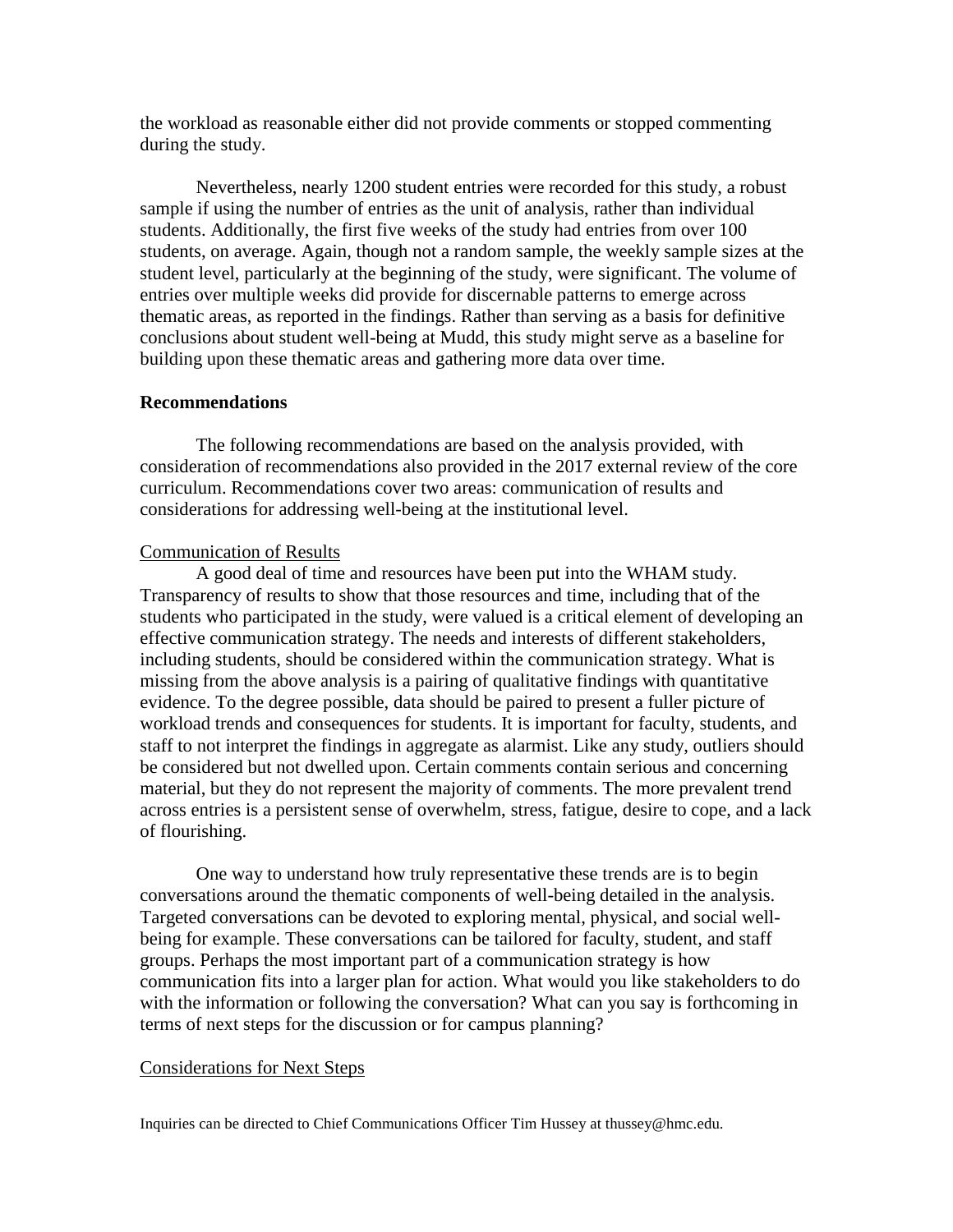The findings from this study, particularly in light of findings from the review of the core curriculum, would suggest a holistic approach to addressing student well-being at Mudd is optimal. There is, at present, a culture of overwork among Mudd students. HMC students possess a sense of identity closely tied to struggle and aspects of that struggle (e.g., fatigue, stress, keeping up, making difficult choices, and living with consequences). Evidence of this shared identity is found in the commonality of language and references throughout nearly 1200 entries. Language and themes were remarkably consistent within and across weeks.

The following considerations are raised only as possibilities for thinking about the scope of what it might mean to alter the culture at Mudd from one of extreme workload pressures to a culture that supports students to flourish amid those pressures. Thus, the primary recommendation is not to make Mudd less rigorous. It is to pair that rigor with an equally robust environment of support, encouragement, and balance. Students' entries reflected a desire to be well and to do well, but those goals were often in conflict. Dealing with that conflict was almost always focused upon the individual coping skills of the student. Thus, the following considerations take aim at creating an environment, necessarily involving all stakeholders (i.e., staff, faculty, administrators, and students), in which students' well-being is visible, reinforced, and pervasive at Mudd.

- *1) Define "Well-Being" at Mudd* Language is a powerful source of reinforcement for cultural norms. Finding language that resonates across stakeholder groups will make the commitment to well-being uniquely part of the Mudd experience. Are students inspired to thrive? To flourish? To be resilient? To persist? What characteristics and capacities have helped Mudd faculty to be successful in their own lives and careers? Finding language that matters to the Mudd community is important for inviting all levels of participation. For example, Stanford University, as part of a group of elite universities that have formed the Resilience Project, created a campaign called ["The Duck Stops Here"](https://duckstop.stanford.edu/) (a riff on the idea that ducks appear to glide effortlessly along the water when, in fact, they are swimming furiously underneath). The effort is uniquely Stanford's and actively encourages students to [examine failure](https://vptl.stanford.edu/resilience-project/video/worst-grade) and resilience as essential parts of learning and growth. Georgetown University has similarly borrowed directly from its Jesuit mission to promote the idea of *cura personalis* or "self-care" widely on campus. All Georgetown students take at least one course associated with the university's signature [Engelhard Project,](http://engelhard.georgetown.edu/) in which traditional academic course content is infused with modules and topics related to well-being.
- *2) Make the Commitment to Well-Being Known* Faculty can also play a critical role in reinforcing the commitment to well-being for students. Faculty at the University of Texas at San Antonio, for example, are an important part of an effort to support first-year students [\(F2G&G initiative\)](https://www.utsa.edu/today/2017/09/story/first-gen-coaches.html) at the university. As part of the initiative, first-generation faculty members wear buttons to indicate they were first-generation college students, as well as serving as coaches for these students.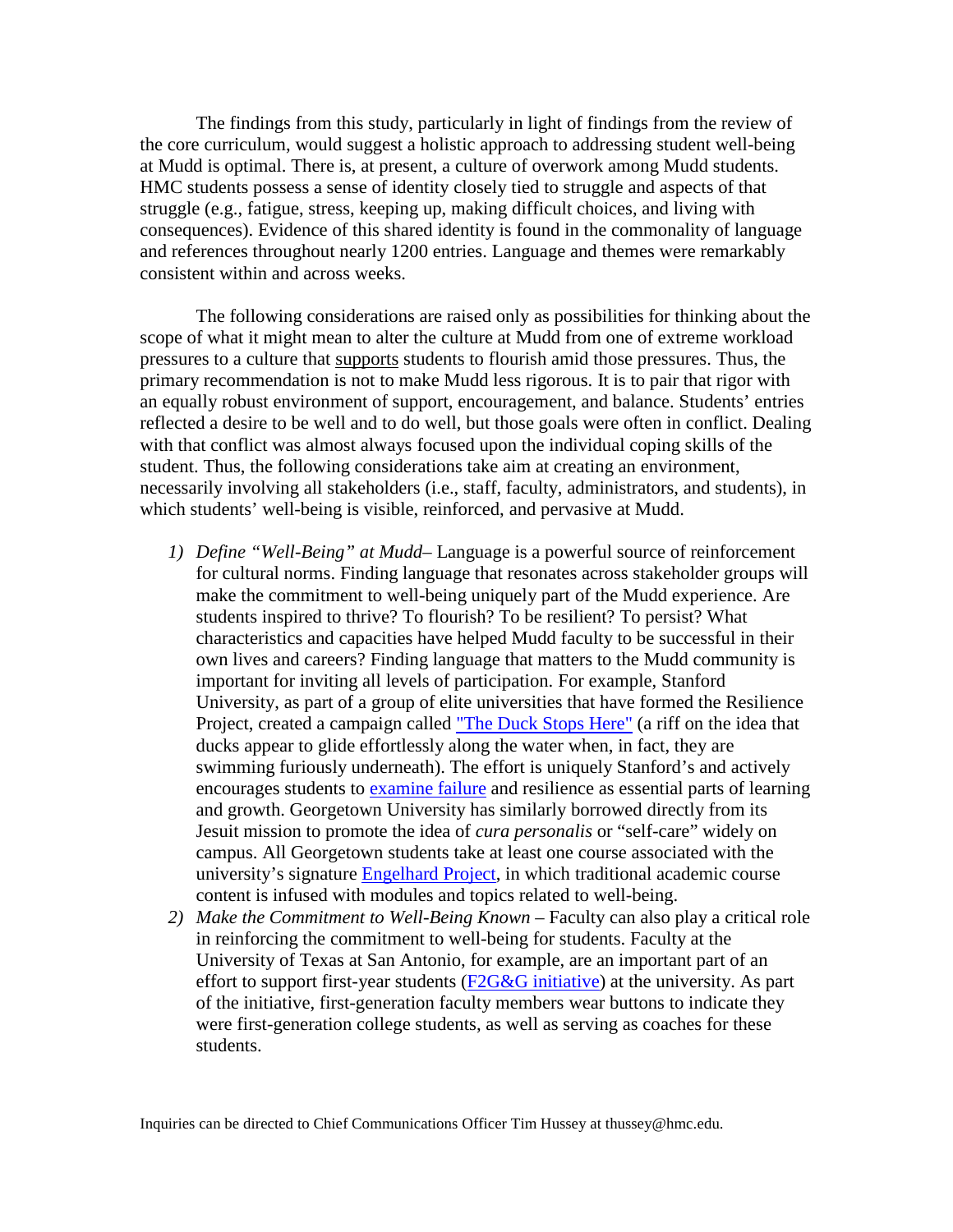- *3) Strategies to Address Well-Being Should Be Pervasive* An environment for well-being is created by addressing this commitment within and across multiple areas of students' academic and social lives. The space for well-being can be made within the curriculum, for example, by including opportunities for reflection and strategies for coping within specified courses or as part of the core. Without reinforcement and opportunities for application outside of the curriculum, students may be tempted to compartmentalize these experiences as "something to get through." Thinking about how commitments to well-being are reinforced between the curriculum and the co-curriculum will help students see the institutional commitment to this outcome.
- *4) Students as Well-Being Change Agents* Mudd already has robust and visible peer tutoring programs. Mentors are a significant resource for Mudd students, though their focus is primarily on academics. How might students be empowered to promote well-being for themselves and their peers? Students might, for example, consider starting a Mudd chapter of [Active Minds,](http://activeminds.org/about) a national organization dedicated to empowering students to lead conversations around mental health on college campuses. Students might also be paired with faculty and/or staff to help lead conversations both within and outside of class.
- *5) Think Outside the Box*  Students at Mudd and on campuses around the country are facing pressures that are unique to this time and generation of students. The strategies employed to mitigate those pressures and promote student flourishing can similarly draw from twenty-first century advances. Because resources, both monetary and human, are common obstacles for strategic planning of this type, the following examples are offered as considerations for providing additional help for students (particularly those too stressed to reach out in the first place) without relying heavily on people power or financial resources. First, colleges and universities have found success in implementing ["chatbots"](https://chatbotslife.com/higher-education-chatbot-chatbots-are-the-future-of-higher-education-51f151e93b02) to interact with students on a range of topics (e.g., admissions processes, financial aid). Reimagined as a tool to provide basic access to resources, a well-being chatbot could create a crucial layer of initial support for time-starved Mudd students who need help finding mental health resources or people to connect with about issues. Second, Dominican University of California has recently partnered with Beyond 12, an Oakland based non-profit focused on underserved student success. Beyond 12 offers a "My Coach" app that provides college and life skills tips and tools for college students. Beyond 12 offers the possibility to customize some of this content for each institution's needs. Dominican is using the app as part of our integrative coaching program at no cost for the initial year of the partnership. We believe this resource will provide a helpful and familiar extra layer of support for our tech-savvy incoming students, in particular. An app does not replace human contact, but we also want students to have quick access to an additional channel of support for positive messages and important campus reminders.

Ultimately, creating an environment at Mudd in which students feel supported to thrive and flourish will not develop as a result of a single action, program, or initiative. The strategy must be holistic, but it also need not be implemented at once. Initial steps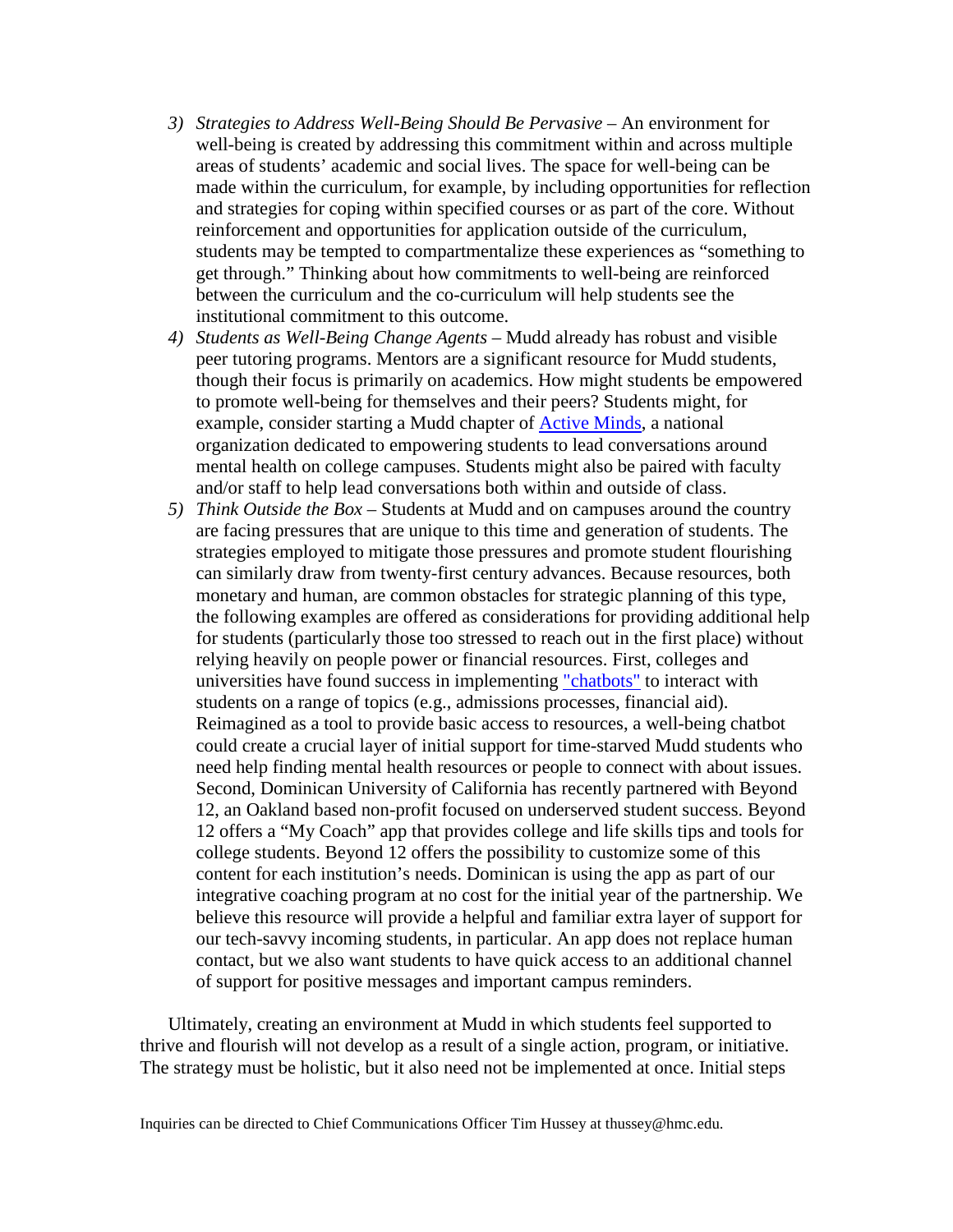might involve convening a taskforce comprising representatives of faculty, staff, and students to strategize around short-term messaging, events, and also longer-term goals. In time, WHAM studies will hopefully reflect a greater balance between students' hard work and thriving, rather than hard work and surviving.